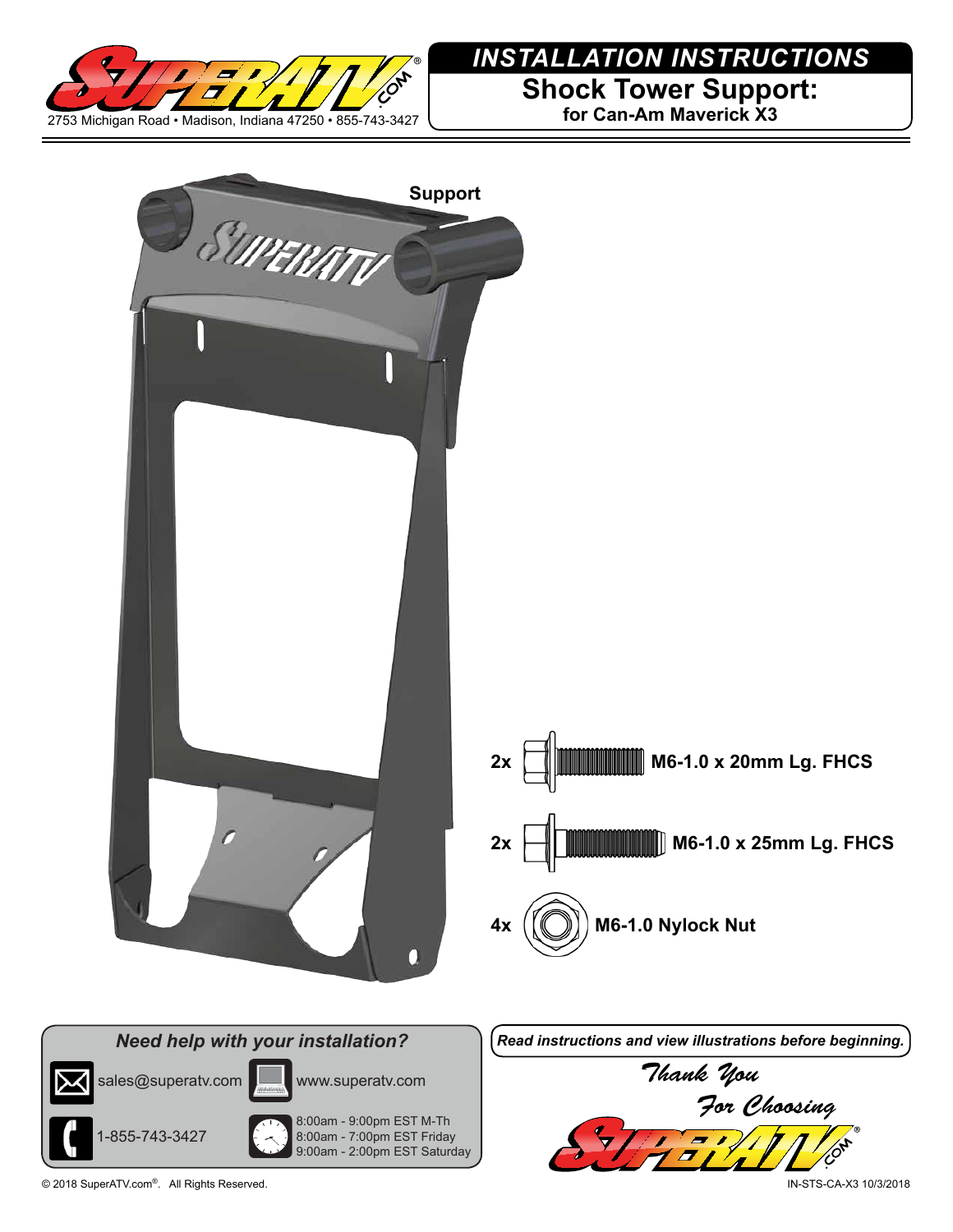## *Keep all components removed from machine.*

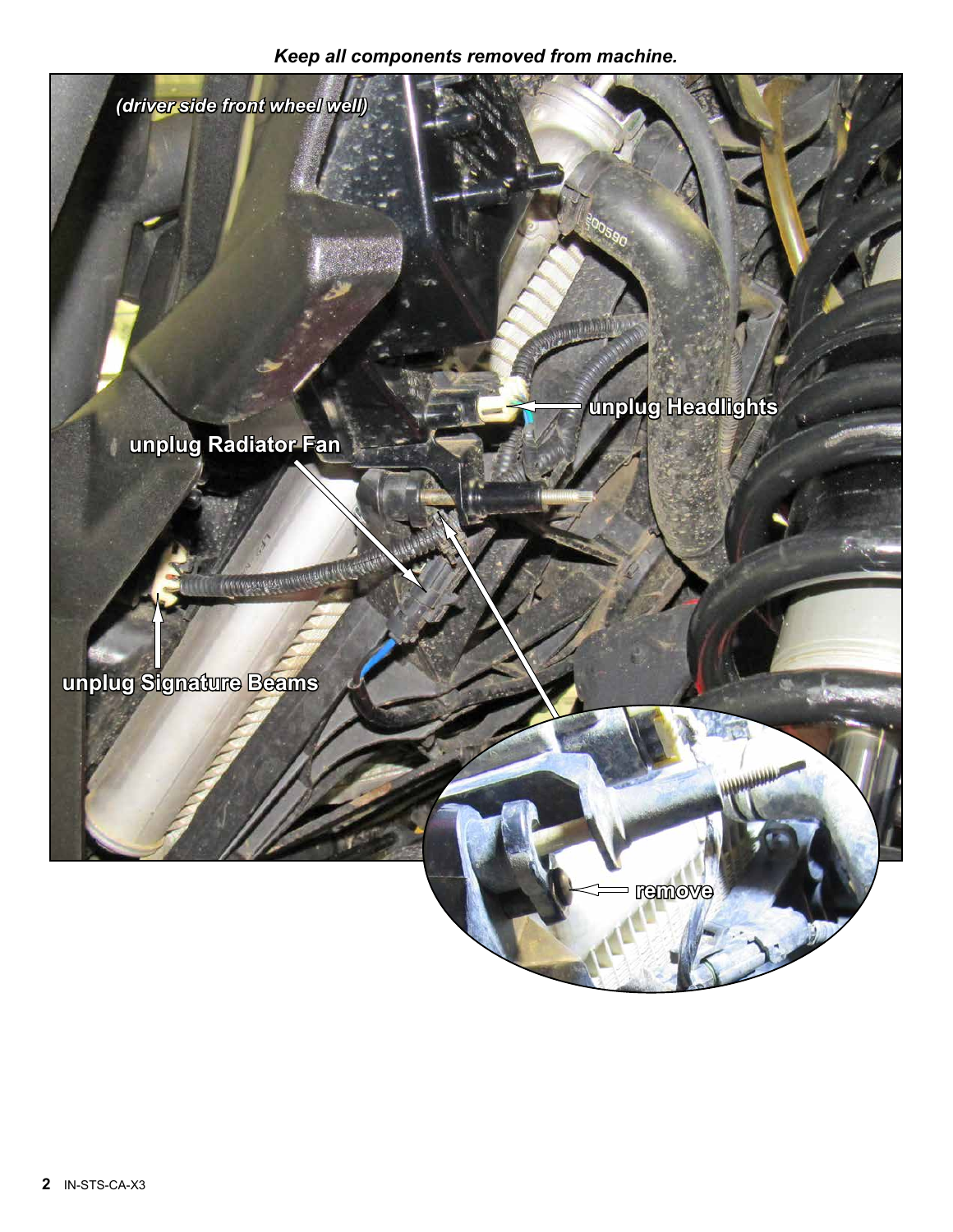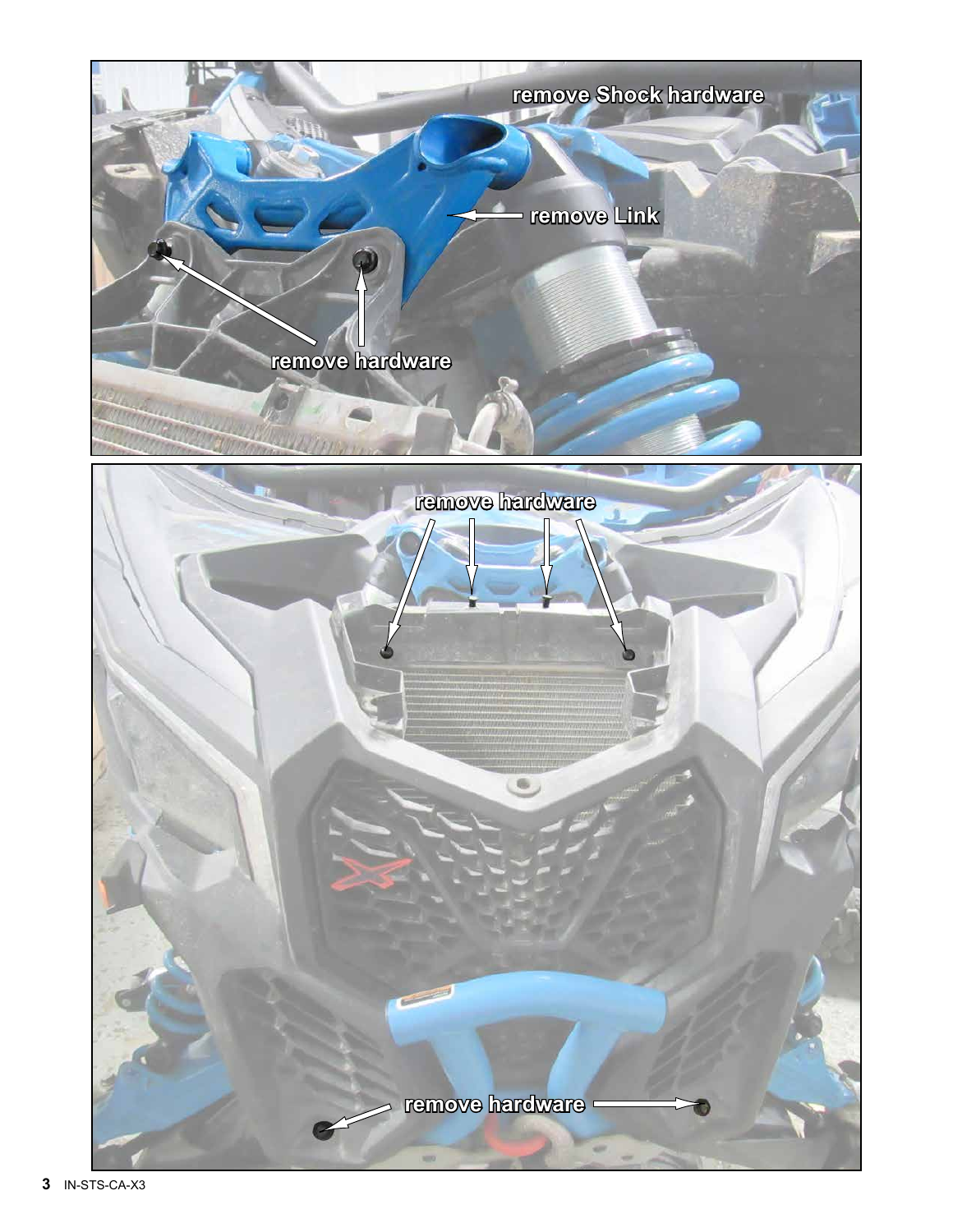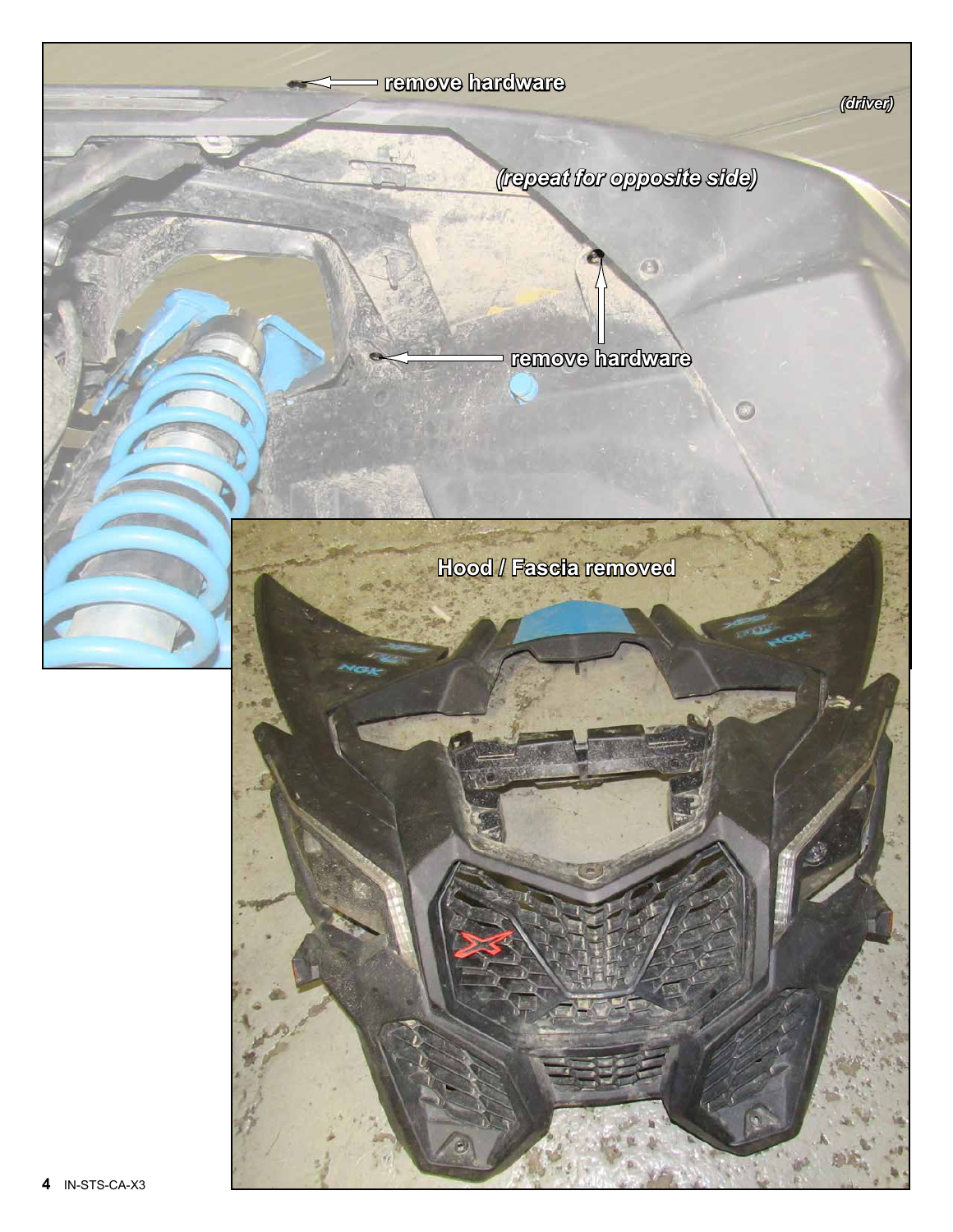- Install and secure Support to machine with hardware shown.
- Place a spacer of some type between Radiator and Support to ease M6 x 20mm hardware installation.